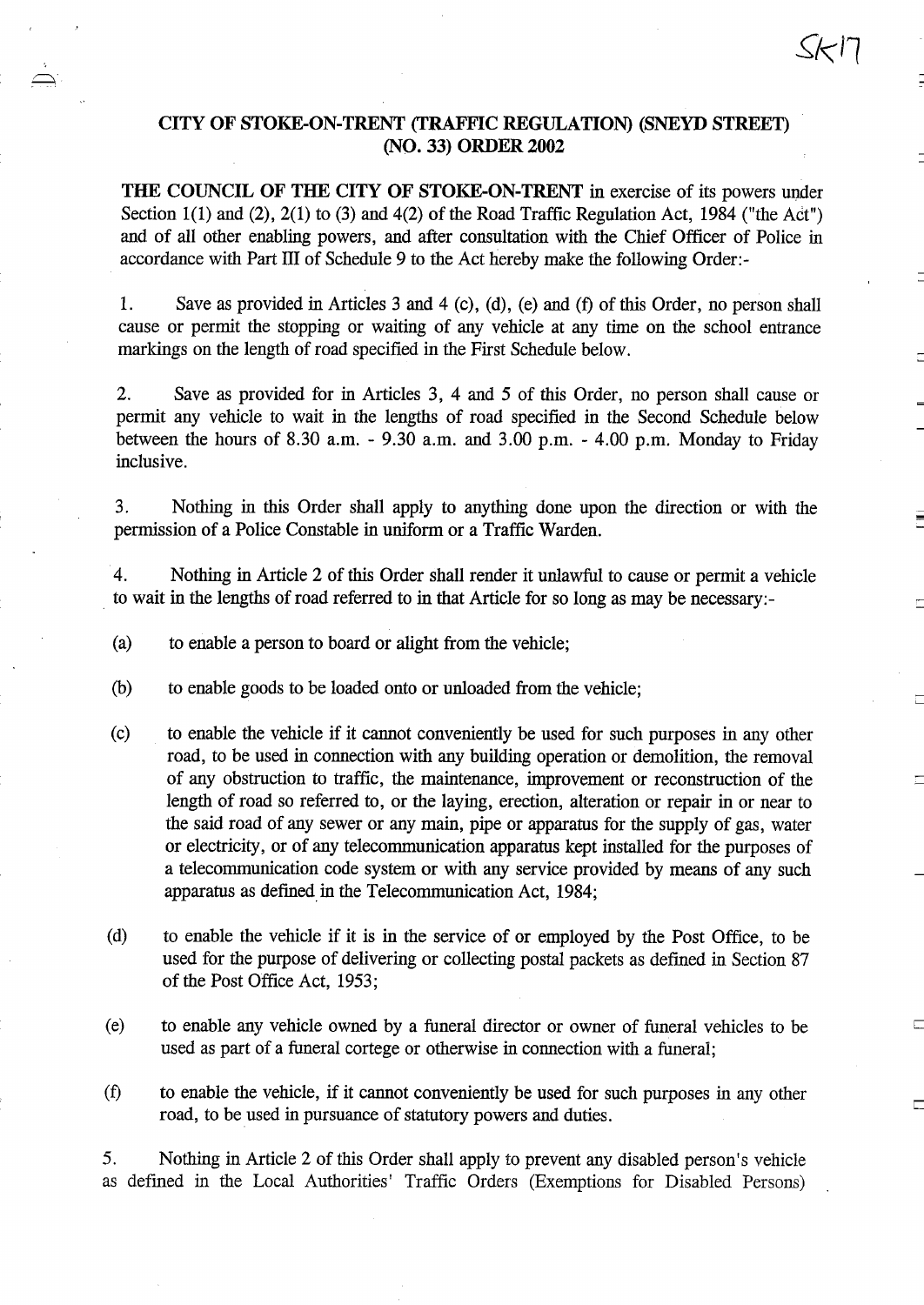(England) Regulations, 2000 from waiting for <sup>a</sup> period of 3 hours (not being a period separated by an interval of less than 1 hour from a previous period of waiting by the same vehicle in the same road or part of road on the same day) provided that:-

- (i) a disabled person's badge is displayed in the relevant position on the vehicle, in accordance with the Disabled Persons (Badges for Motor Vehicles) Regulations, 1999;
- (ii) a parking disc issued by a local authority is displayed in a relevant position on the vehicle and the person in charge of the said vehicle marks on the said parking disc the time at which the period of waiting has begun.

6 . The Interpretation Act, 1978 shall apply for the interpretation of this Order as it applies for the interpretation of an Act of Parliament.

7. To remove the lengths of road specified in the Schedule of Revocations hereto from the Eightieth Schedule of the City of Stoke-on-Trent (Traffic Regulation) (No. 5) Consolidation Order 2002 and that Order is hereby amended accordingly .

8. This Order shall come into operation on the  $\mathbb{R}^m$  day of September and may be cited as "City of Stoke-on-Trent (Traffic Regulation) (Sneyd Street) (No. 33) Order,  $2002"$ .

DATED this  $4^{\frac{1}{k}}$  day of September 2002

THE CORPORATE SEAL of the COUNCIL OF THE CITY OF STOKE-ON-TRENT was hereunto ) affixed in the presence of:- )

Assistant Lity Secretary

City Secretary



Г

IS33C02/SW

CERTATED to be a true copy of the original

Director of Law and Administrative City of Stoke-en-Time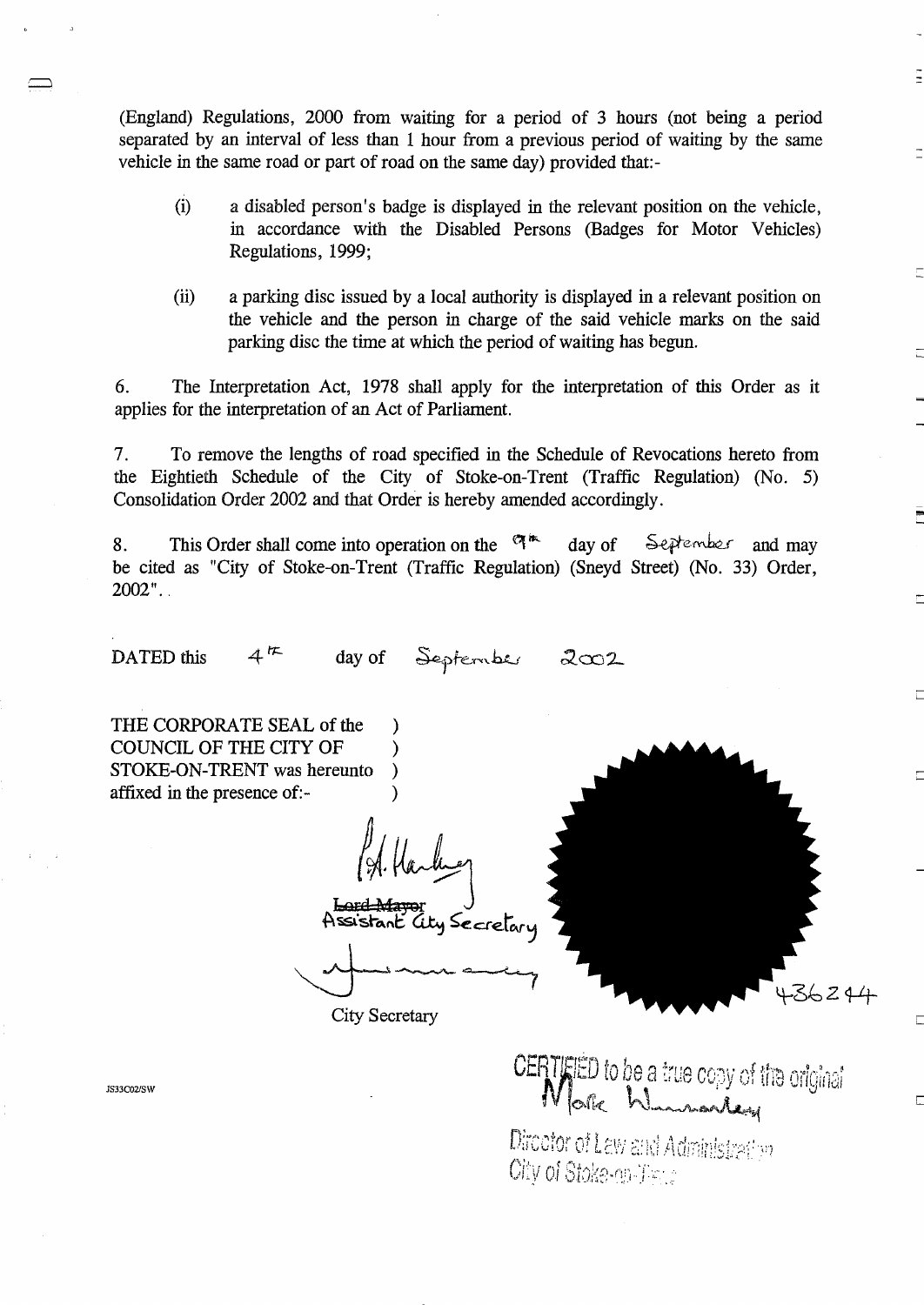### FIRST SCHEDULE

# NO STOPPING AT ANY TIME ON SCHOOL ENTRANCE MARKINGS

SNEYD STREET (North West Side) - From <sup>a</sup> point <sup>57</sup> metres north east of the north eastern kerbline of Hazelwood Close to a point 72 metres south west of the south western kerbline of Sneyd Wood View.

### SECOND SCHEDULE

## NO WAITING MON-FRI 8.30 A.M. - 9.30 A.M. AND <sup>3</sup> .00 P.M. - 4.00 P.M.

#### SNEYD STREET (North West Side) -

- From <sup>a</sup> point 20 metres north east of the north eastern kerbline of Sneyd Wood  $(i)$ View to <sup>a</sup> point 72 metres south west of the south western kerbline of Sneyd Wood View.
- (ii) From <sup>a</sup> point 57 metres north east of the north eastern kerbline of Hazelwood Close for a distance of 80 metres in a south westerly direction.

(South East Side) - From <sup>a</sup> point 20 metres north east of its junction with Sneyd Wood View to its junction with Hazelwood Close.

#### SCHEDULE OF REVOCATIONS

#### Order

Part

City of Stoke-on-Trent Traffic<br>Regulation (No. 5) Consolidation Order 2002 Sneyd Street (north west side) and Regulation (No. 5) Consolidation Order 2002

(south east side)

٣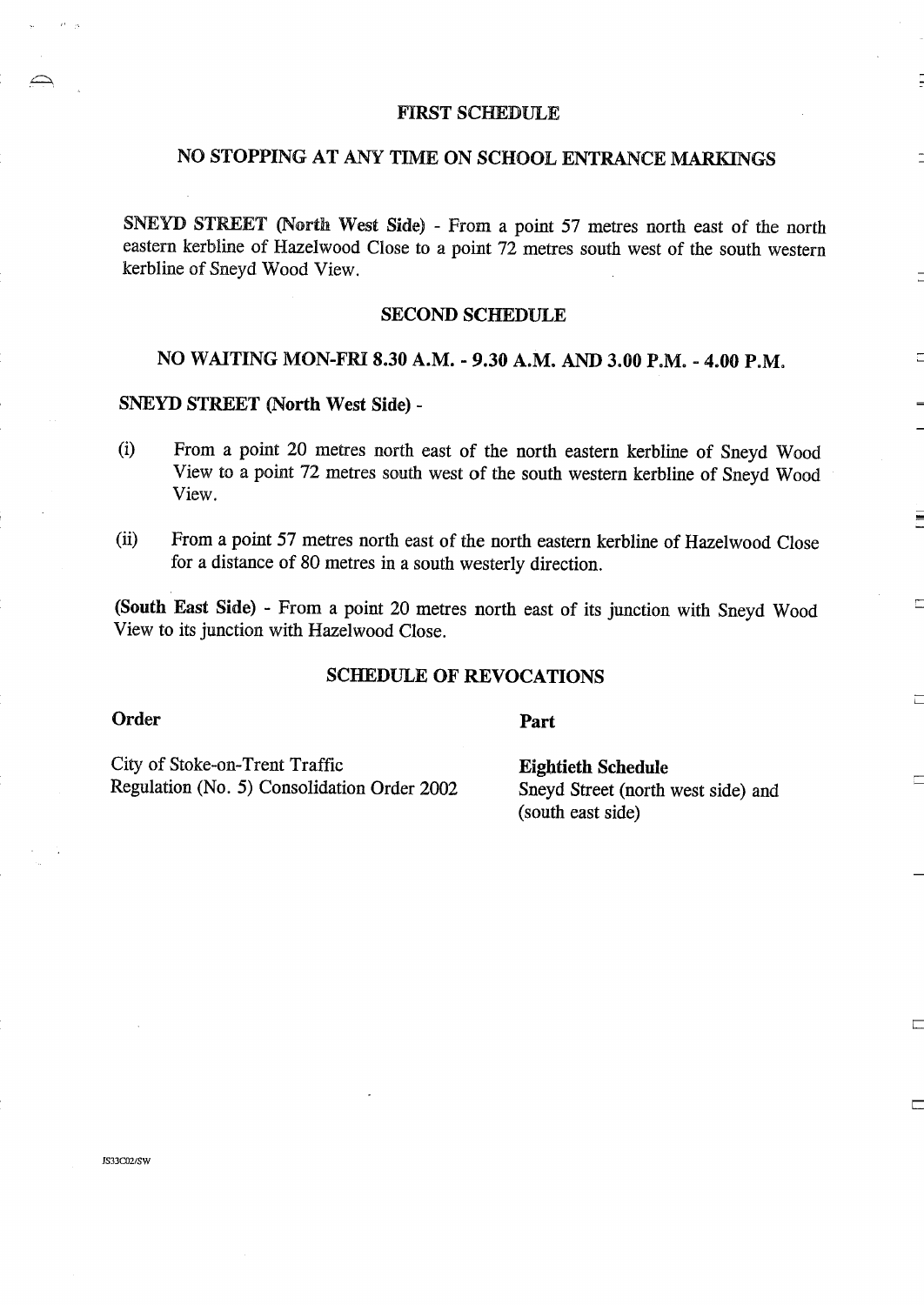## CITY OF STOKE-ON-TRENT (TRAFFIC REGULATION) (NO. 33) CONSOLIDATION ORDER <sup>2001</sup> AMENDMENT (NO. 1) ORDER <sup>2001</sup>

THE COUNCIL OF THE CITY OF STOKE-ON-TRENT in exercise of its powers under Sections 1, 2, 3, 4, 9, 32, 35, 38, 45, 46, 49 and 53 of the Road Traffic Regulation Act 1984 (as amended by the Road Traffic Regulation (Parking) Acts 1986) ("the Act") and all other enabling powers and after consultation with the Chief Officer of Police in accordance with Part <sup>3</sup> of Schedule <sup>9</sup> of the Road Traffic Regulation Act <sup>1984</sup> HEREBY MAKES THE FOLLOWING ORDER.-

- 1. Subject as provided for in Article 3 below the City of Stoke-on-Trent (On-Street Parking Places) Order, 1998 are hereby added to Schedule <sup>1</sup> of the City of Stoke-on-Trent (Traffic Regulation) (No. 33) Consolidation Order, 2001 ("the Consolidation Order").
- 2. The provisions of the Consolidation Order shall apply to this Order.
- 3 . The Interpretation Act, 1978 shall apply for the interpretation of this Order as it apples for the interpretation of an Act of Parliament.
- 4. This Order shall come-into operation on the 25th day of January 2002 and may be ciied as "City of Stoke-on-Trent (Traffic Regulation) (No. 33) Order, 2001 Consolidation Order 2001 Amendment (No. 1) Order 2001 .

DATED this 9th day of January 2002

THE CORPORATE SEAL of the COUNCIL OF THE CITY OF STOKE-ON-TRENT hereunto affixed is authenticated by the signature of:-

<del>Lord Mayo</del>r  $C_{\rm{t1}}$ Aseistant Fecreta City Secretary



CERTIFIED to be a true copy of the orighted

Director of Law and Administration

City of Stoke-on-Trent

 $112001$ 

)S/433B01/SW